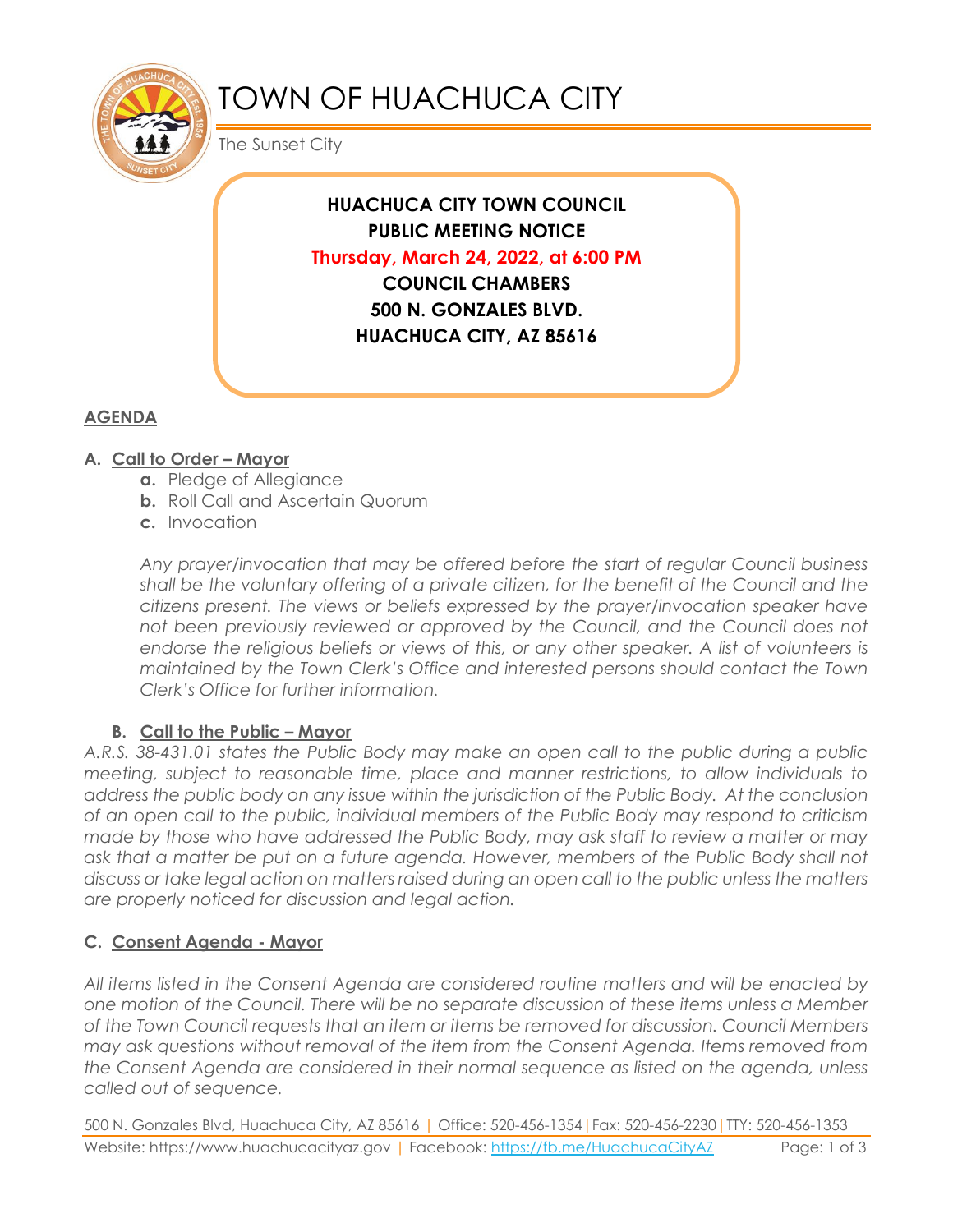- C.1 Consider approval of the Minutes of the Regular Council Meeting held on March 10, 2022.
- C.2 Consider approval of the Payment Approval Report.

C.3 Consider approval of the disposal of a 1991 Chevrolet 2500, VIN #1GBJV33N6MF306951 through Public Surplus.

#### **D. Unfinished Business before the Council – Mayor**

*Public comment will be taken at the beginning of each agenda item, after the subject has been announced by the Mayor and explained by staff. Any citizen, who wishes, may speak one time for five minutes on each agenda item before or after Council discussion. Questions from Council Members, however, may be directed to staff or a member of the public through the Mayor at any time.*

#### **E. New Business Before Council - Mayor**

*Public comment will be taken at the beginning of each agenda item, after the subject has been announced by the Mayor and explained by staff. Any citizen, who wishes, may speak one time for five minutes on each agenda item before or after Council discussion. Questions from Council Members, however, may be directed to staff or a member of the public through the Mayor at any time.* 

**E.1 Discussion and/or Action [Spencer Forsberg]: Presentation of the Town's financial reports for the month of February.**

**E.2 Discussion and/or Action [Christy Hirshberg]: Approval to close Gila Street between Skyline Drive and School Drive on April 9, 2022, between the hours of 9:00 a.m. and 1:00 p.m. for a Lion's Club Car Show.**

**E.3 Discussion and/or Action [Jim Halterman]: Update about the location and storage of maps and plans for Town utilities, infrastructure and facilities.** 

**E.4 Discussion and/or Action [Suzanne Harvey]: Approval of a schedule for Council work session meetings to discuss the budget for fiscal year 2023.**

**E.5 Discussion and/or Action [Suzanne Harvey]: Resolution 2022-01 – APPROVAL OF AN INTERGOVERNMENTAL AGREEMENT WITH FRY FIRE DISTRICT FOR FIRE PROTECTION AND EMERGENCY MEDICAL SERVICES.**

**E.6 Discussion and/or Action [Mayor Wallace]: Proclamation 2022-04 - A PROCLAMATION OF THE MAYOR OF THE TOWN OF HUACHUCA CITY DECLARING THE MONTH OF APRIL, 2022, AS SEXUAL ASSAULT AWARENESS AND PREVENTION MONTH IN THE TOWN OF HUACHUCA CITY.** 

**E.7 Discussion and/or Action [Mayor Wallace]: Proclamation 2022-05 - A PROCLAMATION OF THE MAYOR OF THE TOWN OF HUACHUCA CITY DECLARING THE MONTH OF APRIL, 2022, AS GARDEN MONTH IN THE TOWN OF HUACHUCA CITY.**